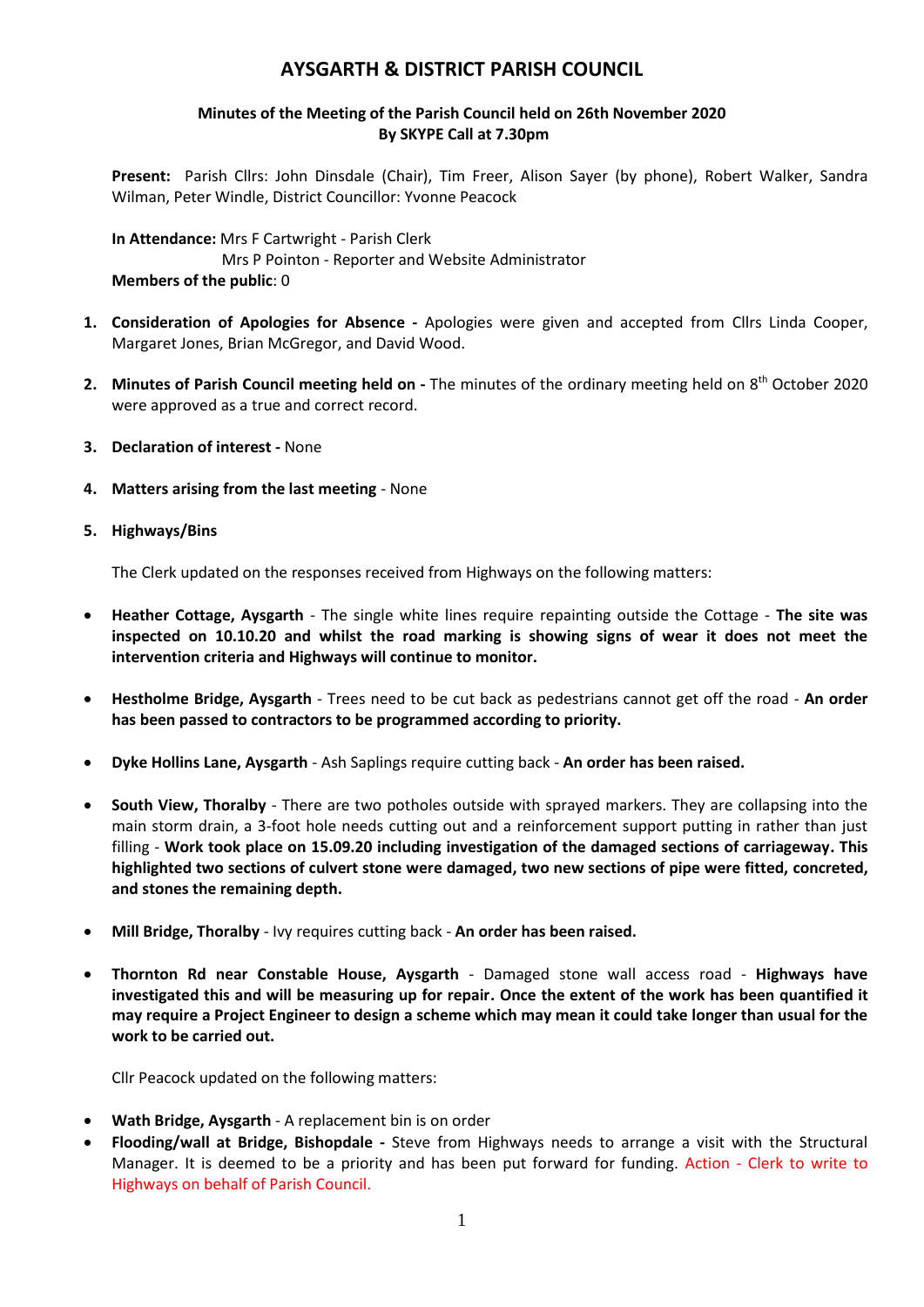**Spickles Lane, Thoralby** - Bushes on verge have been cut back

#### **New Highway Matters**

 Cllr Dinsdale advised that on the bottom road at Throstle Nest opposite the T sign, floods had fetched the support wall down which is a foot away from the road edge. The verge could collapse with a 5 foot drop off the road. If it is not repaired it will require rebuilding. A Highways Surveyor has inspected it. The Parish Council understand the A684 to be a trunk road for emergency alternative access route for the A66/M62 and is the responsibility of Highways England. Action - Clerk to follow up with Highways.

### **6. Financial Matters**

# **6.1 The council resolved to authorise the following payments:**

| Chq#   | Payee                  | £      | <b>Description</b>                            |
|--------|------------------------|--------|-----------------------------------------------|
| 100954 | F Cartwright           | 150.52 | Clerk Pay - October 20                        |
| 100955 | F Cartwright           | 150.52 | Clerk Pay - November 20                       |
| 100956 | F Cartwright           | 10.00  | Clerk Expenses - October 20                   |
| 100957 | F Cartwright           | 10.00  | Clerk Expenses - November 20                  |
| 100958 | O Reilly's             | 44.40  | Payroll Services April - Sept 20 (final bill) |
| 100959 | PKF LITTLE JOHN LLP    | 240.00 | Limited Assurance Review - 19/20 Fee          |
| 100960 | <b>Business Stream</b> | 29.68  | Rock Garden Water - 12.09.20-14.10.20 e       |
| 100961 | Ebico                  | 24.58  | Rock Garden Electricity - 11.09.20-15.11.20   |
| Total  |                        | £659.7 |                                               |

 *The invoice received re Cheque number 100961 had been received after the agenda had been circulated.*

**6.2 External Audit Report from PKF LITTLE JOHN LLP 2019/20 -** The Clerk advised that the conclusion had been received and the relevant paperwork had been uploaded to the Parish Council website.

Whilst no formal note had been raised by the auditors, it had been noted that the Parish Council has built up reserves over the past few years.

Cllrs Dinsdale and Wilman advised that Thoralby would like to use some of the ring-fenced funds to repair the drains in Thoralby. The Parish Secretary would be circulating a flyer to residents and would formally write to the Parish Council. Cllr Peacock said that she may be able to contribute £1,000 Locality Fund to the project.

Action - Parish Councillors to consider their villages and prepare proposals for works, asset acquisitions, etc. for review at the 14.01.21 meeting.

#### **6.3 Parish Precept 2021/22**

The Clerk advised that the 2020/21 Precept was £6,500. The Parish Council discussed the current financial climate re the Covid Pandemic, and the bank account reserves. Cllr Windle proposed that the Parish Precept request was reduced to £5,500. Seconded by Cllr Freer.

**Resolved unanimously** - Action - Clerk to submit the Precept application for £5,500 to RDC by close date of 08.01.21.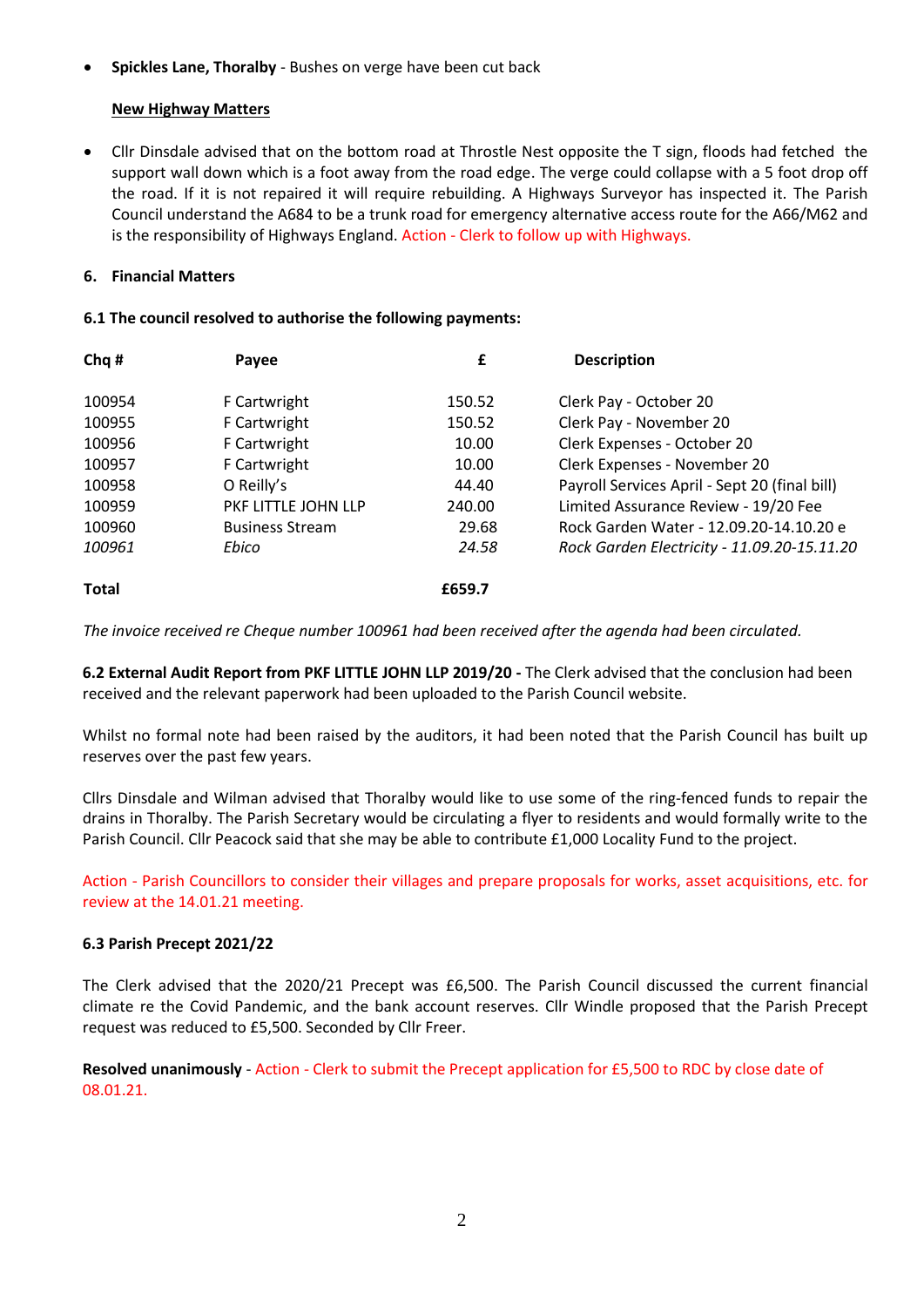# **7. Planning**

### **New Applications**

**R/51/55R at 1 Yore Mills, Church Bank, Aysgarth, DL8 3SR** - full planning permission for creation of parking space by removal of post and chain fencing and alteration of existing timber fence **(The Parish Council submitted an objection e mail to YDNPA on 19.10.20)**

**R/58/96 at Westfield Lane, Thoralby, DL8 3SU** - full planning permission for construction of 1 No. local occupancy dwelling and provision of parking area at Land to the Rear of the Reading Room

**R/58/12R at Town Head Farm, Thoralby, DL8 3SU -** full planning permission for erection of agricultural building

**The Parish Council had no comment to make.**

#### **Amended Plans**

**R/58/95 at Bishop Fold, Westfield Lane, Thoralby, DL8 3SU** - householder planning permission for demolition of conservatory and erection of garden room to south elevation

**The Parish Council had no comment to make.**

# **Pending Update**

**R/59/50C at Hardbanks Barn, Thornton Rust, DL8 3AS** - full planning permission for widening of pedestrian access track, extension of an existing stone flagged area, installation of external safety lights and submission of a stone wall with a hedge (retrospective)

**R/53/32 at Big Laithe, Bishopdale** - full planning permission for conversion of barn to create 1 No. dwelling with associated parking and curtilage works and installation of package treatment packs

**R/53/27F at Land west of Kidstones Gill Bridge, Bishopdale** - Section 73 application to vary/remove conditions 1, 2, 3, 4, 7, 8 & 9 of R/53/27 (full planning permission for creation of access gateway, upgrade of access track and erection of replacement agricultural building (part retrospective))

**R/51/54M at Birkbeck House, Aysgarth, DL8 35R** - full planning permission for conversion of existing two bedroom "live/work" unit into three-bedroom holiday let

**R/51/54N/LB at Birkbeck House, Aysgarth, DL8 35R** - listed building consent for conversion of existing two bedroom "live/work" unit into three-bedroom holiday let

#### **Approved Conditionally**

**R/58/39K/LB at Hallgarth, Thoralby, DL8 3SZ** - listed building consent for stabilisation and rebuilding works to the sandstone surround, mullion and transom of the staircase window - **approved conditionally** 

**R/53/24G at Ribba Hall, Bishopdale, DL8 3TG -** full planning permission for erection of agricultural building for cattle and sheep - **approved conditionally** 

**R/58/88B at Low Green Farm, Westfield Lane, Thoralby, DL8 3SU -** householder planning permission to render the west wall of property - **approved conditionally**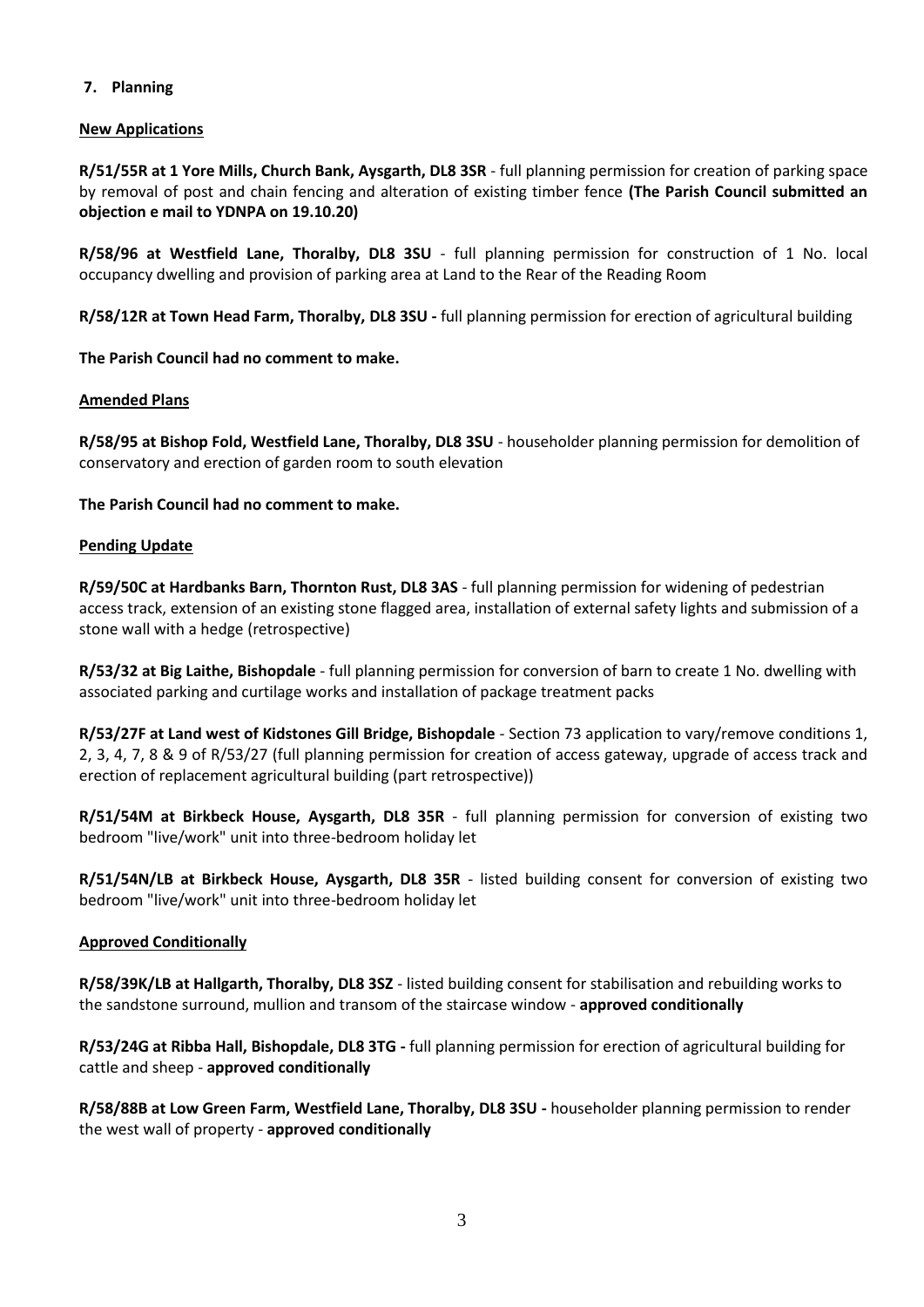# **8. Thoralby Moss & Thornton Mire (Standing Item)**

# **9. Ownership of Land/Rights of Way (Standing Item)**

The Parish Council agreed that the Clerk could contact McGarrys Solicitors to instruct them to deal with the Aysgarth land matter.

# **10. Rock Garden, Aysgarth, DL8 3AH**

Cllr Dinsdale advised that once Covid guidance permitted Mr Anderson (former Rock Garden owner) would like to do a work experience tutorial with the volunteers.

Action - Cllr Dinsdale to provide the Clerk with the contact details of the volunteers Action - Cllr Dinsdale to make enquiries re water metre reading Action - Cllr Dinsdale to provide the clerk with cheques for the Rock Garden donations for banking

# **11. Natural England Higher Level Stewardship (HLS) agreement expires in 2021.**

Action - The Parish Council agreed that the Clerk should e mail the surveyors again expressing the Parish Councils concerns over progress.

# **12. Internet Broadband Project, Bishopdale**

Cllr Sayer advised that there was no update. Action - Clerk to resend e mail/tel details for NYNET to Cllr Sayer.

# **13. Safe Guarding Bank Review**

The Clerk advised that she carried out the telephone interview with HSBC on 11.11.20 and had followed up on the action points. The bank will send a letter to confirm when the review is complete.

#### **14. Correspondence (Circulated)**

- Letter dated 16.10.20 from Rishi Sunak MP Richmond (Yorks) in response to Parish Council e mail re reorganisation of Local Government and the Glover Review - **The Parish Council noted receipt.**
- E mail dated 26.10.20 from Holiday Cottage owner, Aysgarth in response to Parish Council complaints re usage exceeding Covid 'Rule of 6' - **The Parish Council noted receipt and would continue to monitor.**
- E mail dated 02.11.20 from Thoralby resident re traffic speed exceeding 30mph limit in Westfield Lane **The Parish Council did not feel that much could be done. Cllr Wilman agreed to take note of registration numbers.**
- E mail dated 02.11.20 from Thoralby resident re Northern Power Grid de-cluttering electricity poles, etc. Action - Clerk to follow up with new point of contact at Northern Power Grid.
- E mail dated 02.11.20 re Brookside, Thornton Rust requesting permission to site skip on village green **As agreed by e mail, the Clerk had responded advising that the Parish Council had no objection providing the work was carried out in a timely manner and the green made good at the resident's cost.**
- E mail/letter dated 06.11.20 from BAWB Governing Board re communication during Covid restrictions **The Parish Council noted receipt.**
- E mail dated 11.11.20 re Lyncroft, Thornton Rust requesting permission for contractors to gain access to septic tank across village green - **As agreed by e mail, the Clerk had responded advising that the Parish Council had no objection providing the work was carried out in a timely manner and the green made good at the resident's cost.**
- Various e mails in October and November from NYCC and RDC re Local Government Reorganisation **There was a general feeling that this was a 'fait accompli' and would be decided by the Government.**